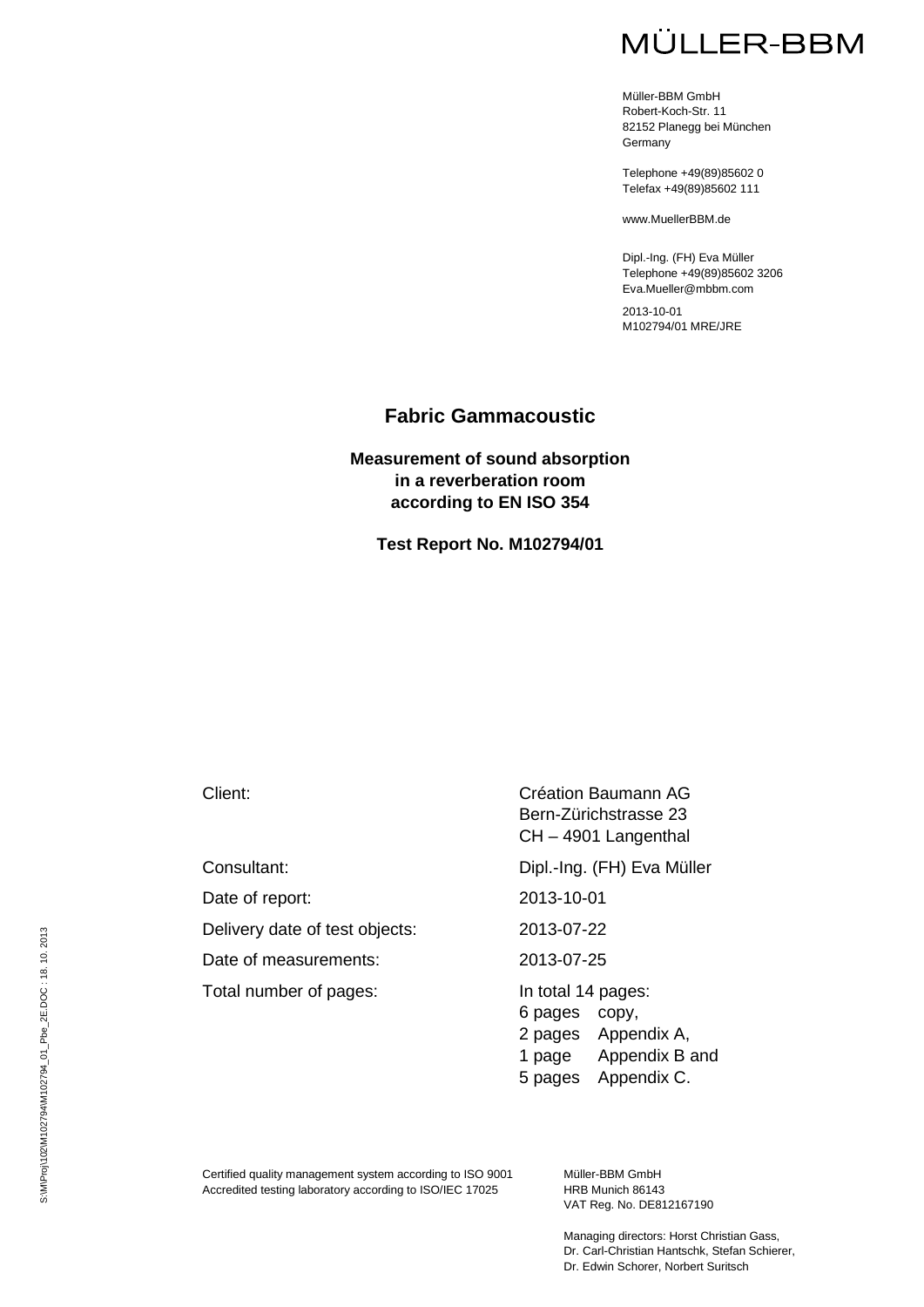## **Table of contents**

| 1            | <b>Task</b>                          | 3              |
|--------------|--------------------------------------|----------------|
| $\mathbf{2}$ | <b>Basis</b>                         | 3              |
| 3            | <b>Test object and test assembly</b> | 3              |
| 3.1          | Test object                          | 3              |
| 3.2          | Test assembly                        | $\overline{4}$ |
| 4            | <b>Execution of the measurements</b> | 5              |
| 5            | <b>Evaluation</b>                    | 5              |
| 6            | <b>Measurement results</b>           | 5              |
| 7            | <b>Remarks</b>                       | 6              |
|              |                                      |                |

| Appendix A: | <b>Test certificates</b>                                        |
|-------------|-----------------------------------------------------------------|
| Appendix B: | Photographs                                                     |
| Appendix C: | Description of test method,<br>test facility and test equipment |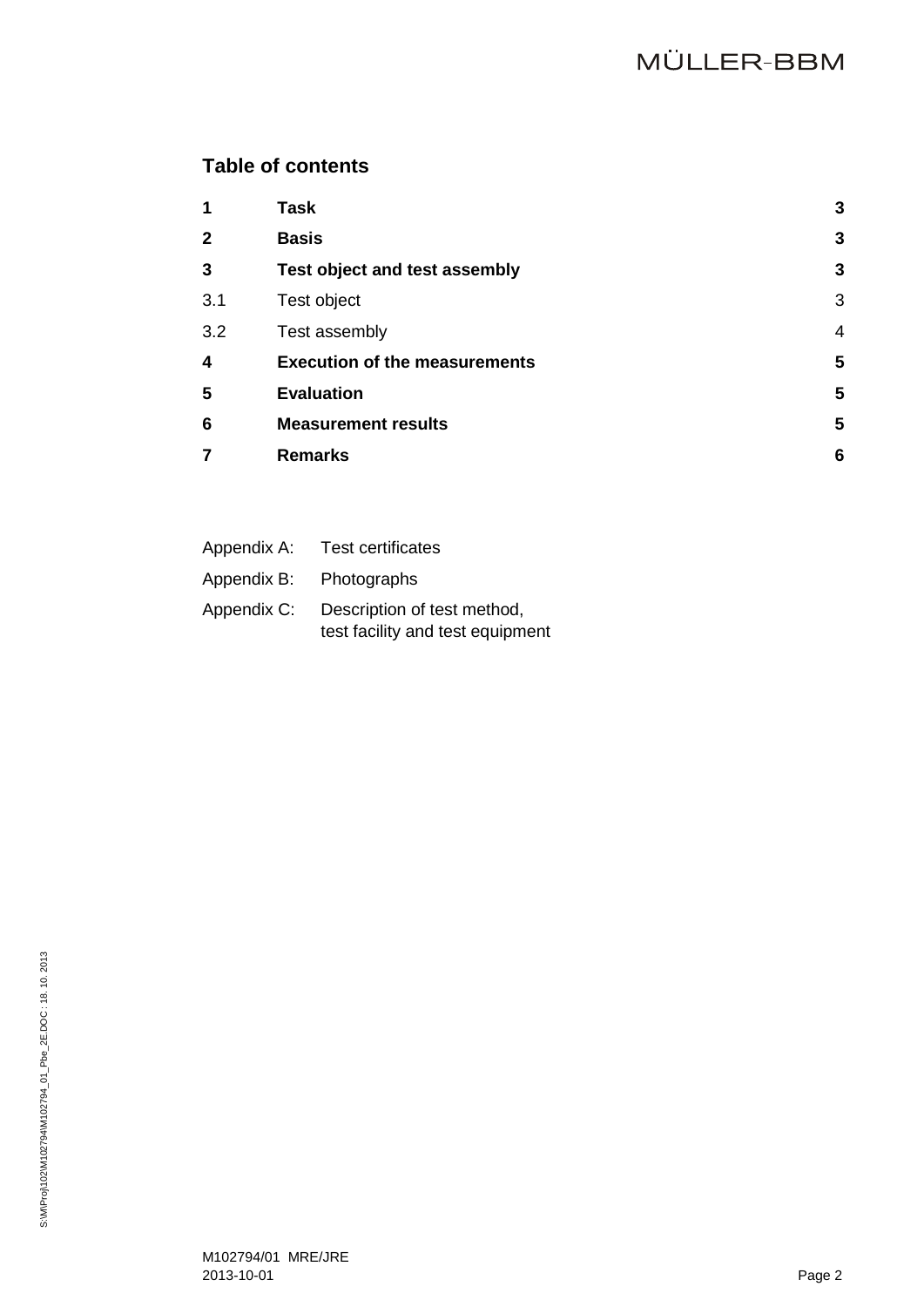## <span id="page-2-0"></span>**1 Task**

On behalf of the company Création Baumann AG, CH – 4901 Langenthal, the sound absorption of the fabric type Gammacoustic had to be measured according to EN ISO 354 [\[1\]](#page-2-4) in the reverberation room. The fabric was tested in a flat and a folded arrangement with a distance of 150 mm to the reflective wall.

## <span id="page-2-4"></span><span id="page-2-1"></span>**2 Basis**

This test report is based on the following documents:

- [1] EN ISO 354: Acoustics Measurement of sound absorption in a reverberation room. 2003-05
- <span id="page-2-6"></span>[2] EN ISO 11654: Acoustics – Sound absorbers for use in buildings – Rating of sound absorption. 1997-04
- <span id="page-2-8"></span>[3] ISO 9613-1: Acoustics; Attenuation of sound during propagation outdoors; part 1: calculation of the absorption of sound by the atmosphere. June 1993
- <span id="page-2-7"></span>[4] ASTM C 423-09a: Standard Test Method for Sound Absorption and Sound Absorption Coefficients by the Reverberation Room Method. Revision: 09a
- [5] EN 29053: Acoustics Materials for acoustical applications Determination of airflow resistance. March 1993

## <span id="page-2-5"></span><span id="page-2-2"></span>**3 Test object and test assembly**

### <span id="page-2-3"></span>**3.1 Test object**

The tested material is described by the manufacturer as follows:

- manufacturer Création Baumann
- type Gammacoustic, color 43
- material 100 % PLF Trevira CS

The testing laboratory has measured as follows:

- $-t$  thickness:  $t = 0.2$  mm
- air flow resistance acc. to EN 29053 [\[5\]:](#page-2-5)  $R_S = 118$  Pa⋅s/m
	- area specific mass: *m''* = 70 g/m<sup>2</sup>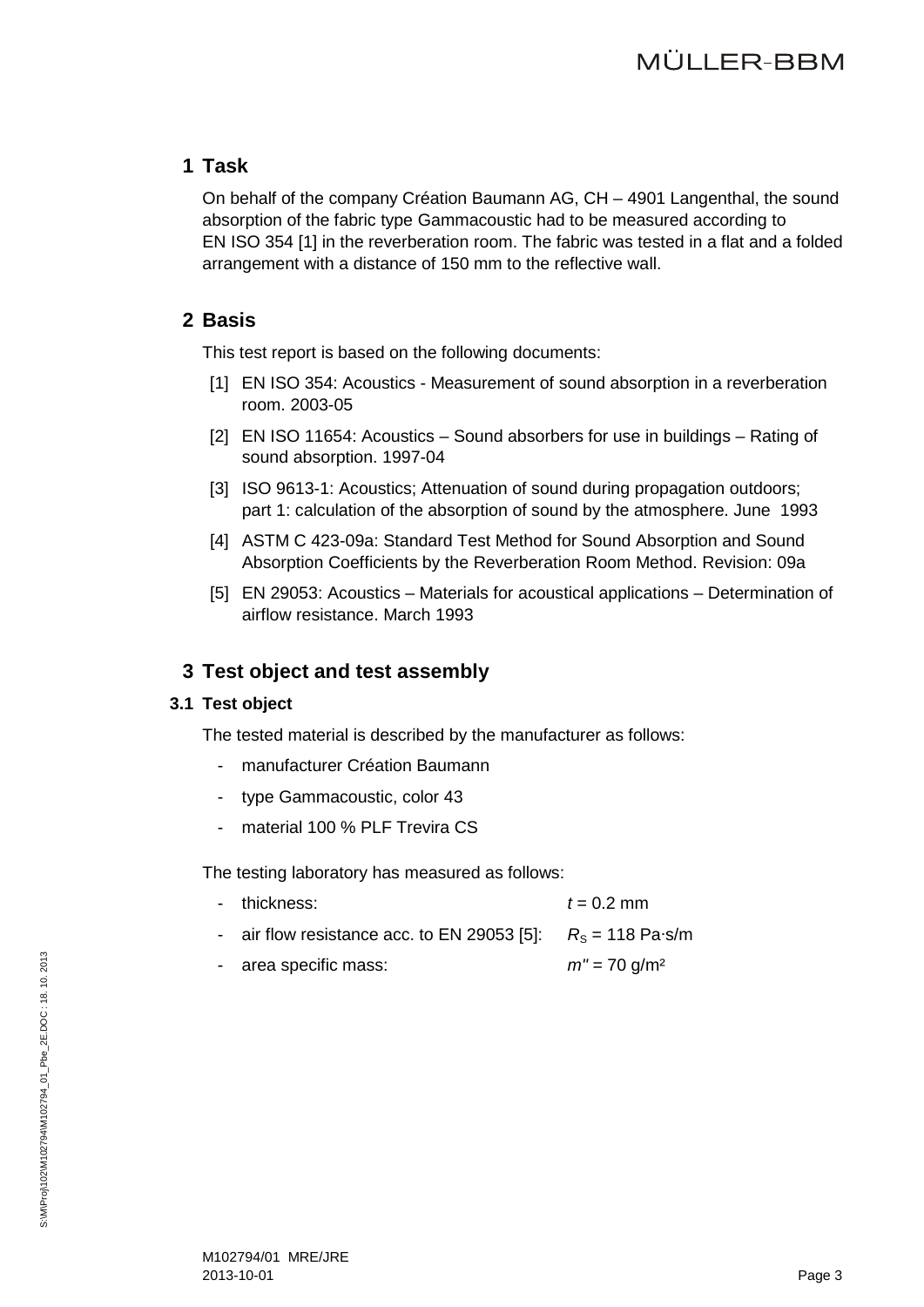### <span id="page-3-0"></span>**3.2 Test assembly**

The installation of the test objects was carried out by employees of the test laboratory at the reverberation room of Müller-BBM. The test object was installed in a flat (G-150) and a folded arrangement.

The mounting details are as follows:

- mean distance to the wall 150 mm
- fixed directly underneath the ceiling, suspended from a metal rail, height 50 mm
- construction without enclosing frame
- fabric arranged with front side acc. to manufacturer's mark towards the reverberation room

The mounting details for the tested arrangements are as follows:

- a) flat arrangement G-150
	- mounting type G-150 according to EN ISO 354 [\[1\]](#page-2-4) section 6.2.1 and appendix B.5 of EN ISO 354 [\[1\]](#page-2-4)
	- arranged in two curtains (one curtain width x height =  $0.52$  m x 3.00 m, one curtain width x height =  $3.00 \text{ m}$  x  $3.00 \text{ m}$ ) overlapping approx. 20 mm
	- total dimensions of the test surface (starting at the lower border of the metal rail): width x height =  $3.50$  m x  $2.95$  m =  $10.33$  m<sup>2</sup>
- b) folded arrangement
	- 100 % folded
	- arranged in three curtains (one curtain width x height =  $1.03$  m x  $3.00$  m, two curtains width x height =  $3.00$  m x  $3.00$  m,) overlapping approx. 15 mm
	- total dimensions of the test surface (starting at the lower border of the metal rail): width x height =  $3.50$  m x  $2.95$  m =  $10.33$  m<sup>2</sup>

The photographs in Appendix B show details of the test arrangements.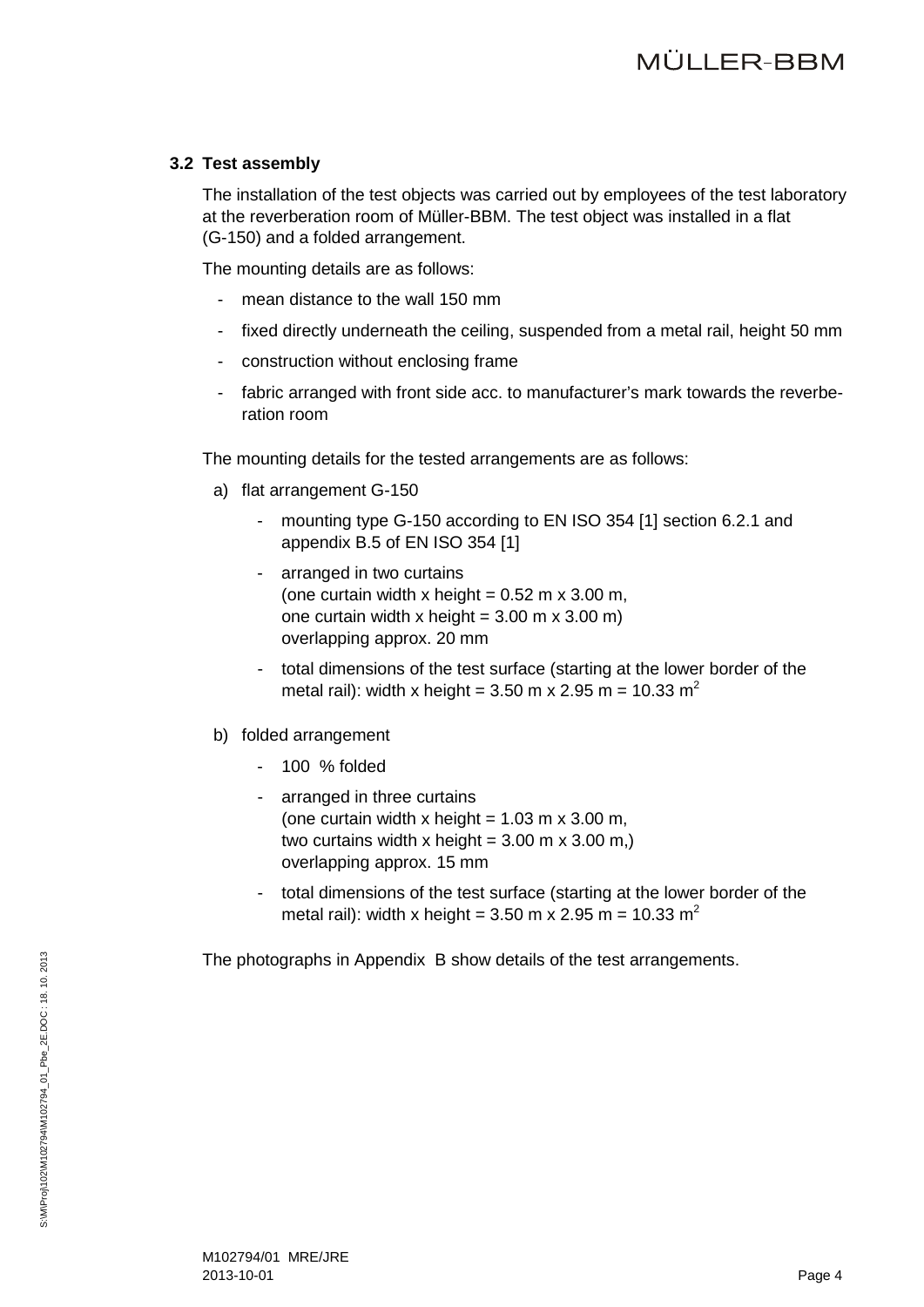## <span id="page-4-0"></span>**4 Execution of the measurements**

The measurements were executed and evaluated according to EN ISO 354 [\[1\].](#page-2-4)

The test procedure, the test stand and the test equipment used for the measurements are described in Appendix C.

## <span id="page-4-1"></span>**5 Evaluation**

The sound absorption coefficient  $\alpha_S$  was determined in one third-octave bands between 100 Hz and 5000 Hz according to EN ISO 354 [\[1\].](#page-2-4)

In addition to the sound absorption coefficients the following characteristic values were determined according to EN ISO 11654 [\[2\].](#page-2-6)

- Practical sound absorption coefficient  $\alpha_{p}$  in octave bands
- Weighted sound absorption coefficient  $\alpha_w$  as single value The weighted sound absorption coefficient  $\alpha_w$  is determined from the practical sound absorption coefficients  $\alpha_p$  in the octave bands of 250 Hz to 4000 Hz.

According to ASTM C 423-09a [\[4\]](#page-2-7) the following characteristic values were determined:

- noise reduction coefficient *NRC* as single value: Arithmetical mean value of the sound absorption coefficients in the four onethird-octave-bands 250 Hz, 500 Hz, 1000 Hz and 2000 Hz; mean value rounded to 0.05
- sound absorption average *SAA* as single value: Arithmetical mean value of the sound absorption coefficients in the twelve onethird-octave-bands between 250 Hz and 2500 Hz; mean value rounded to 0.01

## <span id="page-4-2"></span>**6 Measurement results**

The sound absorption coefficients  $\alpha_s$  in one third-octave bands, the practical sound absorption coefficients  $\alpha_{p}$  in octave bands and the single values  $\alpha_{w}$ , NRC and SAA are indicated in the test certificates in Appendix A.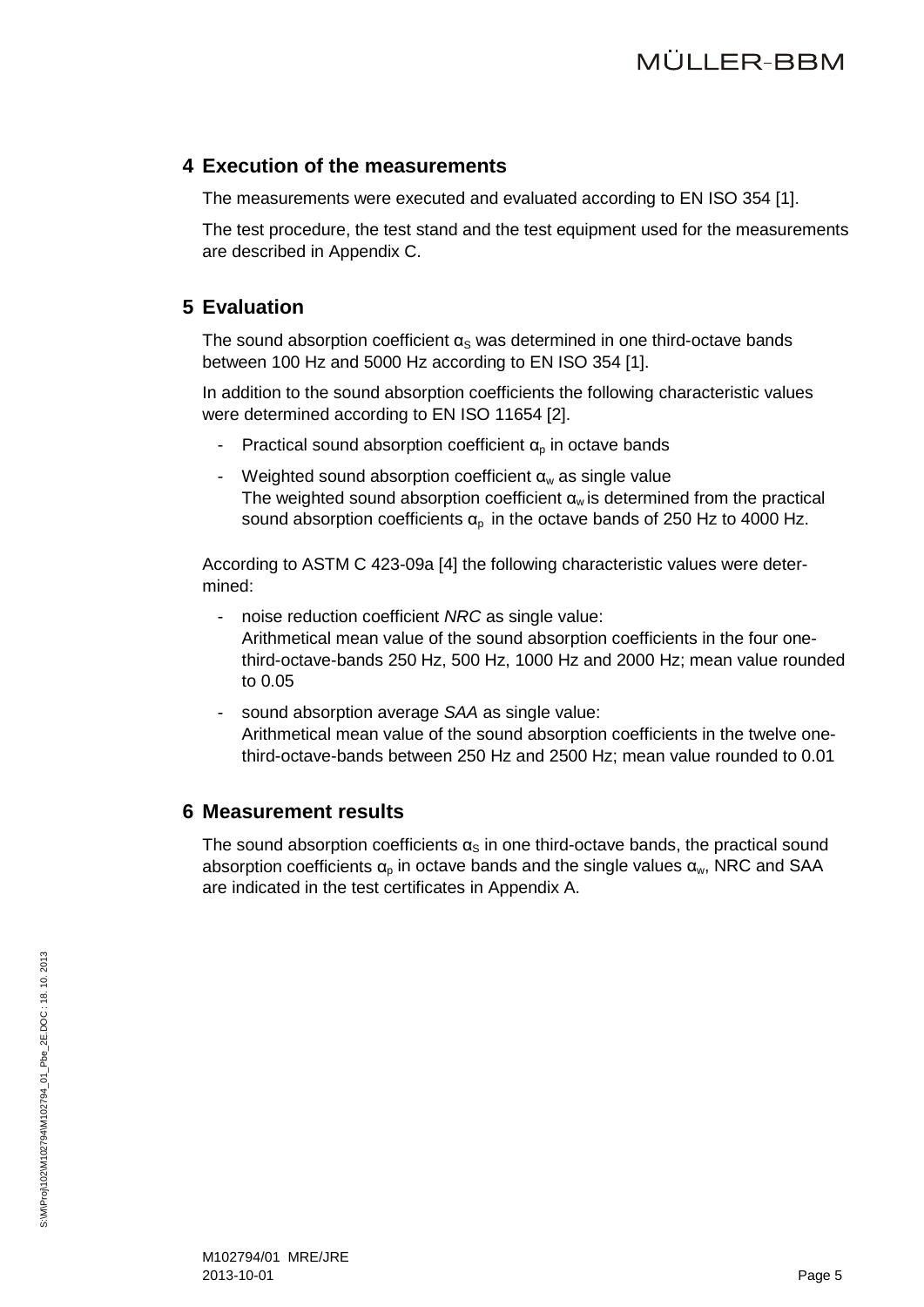## <span id="page-5-0"></span>**7 Remarks**

The determined test results only refer to the test specimens and prevailing conditions on the day of measurements.

This test report may only be published and copied as a whole including all of its appendixes. The publishing of extracts requires the prior written consent of Müller-BBM GmbH.

 $\mathcal{H}$ iller

Dipl.-Ing. (FH) Eva Müller **Philipp Meistring, M. Eng.** 

Ru. Muston



Durch die DAkkS Deutsche Akkreditierungsstelle GmbH nach DIN EN ISO/IEC 17025 akkreditiertes Prüflaboratorium. Die Akkreditierung gilt für die in der Urkunde aufgeführten Prüfverfahren.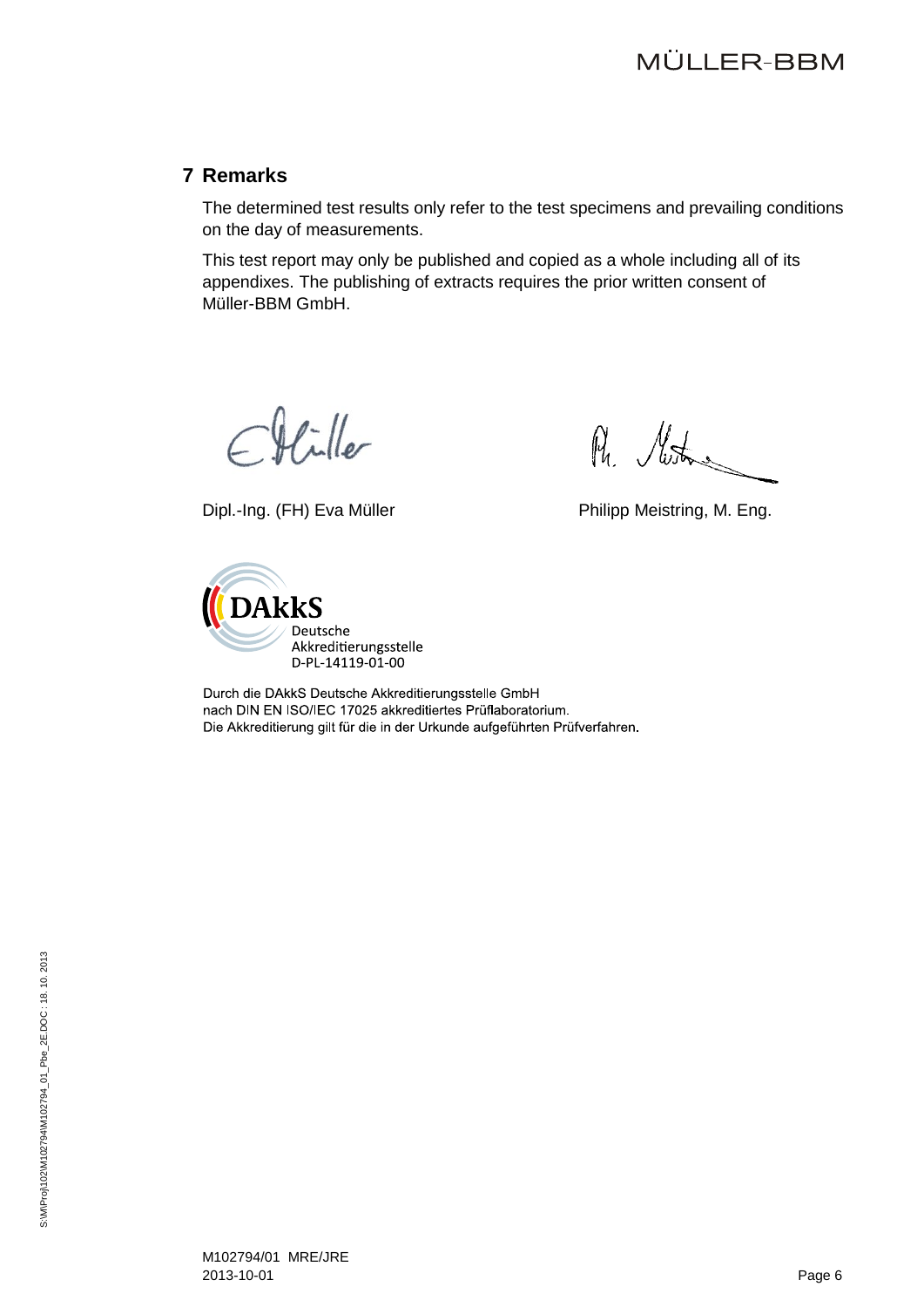## Sound absorption coefficient ISO 354 Measurement of sound absorption in reverberation rooms

|                                                                                                                                                                                                                                                               | ,,,,,,,,,,,,                          |                                         |             |              |  |
|---------------------------------------------------------------------------------------------------------------------------------------------------------------------------------------------------------------------------------------------------------------|---------------------------------------|-----------------------------------------|-------------|--------------|--|
| Client:<br>Création Baumann AG                                                                                                                                                                                                                                |                                       |                                         |             |              |  |
| Bern-Zürichstrasse 23, CH - 4901 Langenthal<br>Test specimen: GAMMACOUSTIC, flat arrangement                                                                                                                                                                  |                                       |                                         |             |              |  |
| <b>Mounting:</b><br>wall<br>• mounting type G-150 according to ISO 354<br>• total dimensions of the test surface: width x height = 3.50 m x 2.95 m.<br>• clear distance to the wall 150 mm<br>• flat arrangement<br>150<br>• arranged without enclosing frame |                                       |                                         |             |              |  |
| <b>Material details:</b><br>· single layer 100% PLF Trevira CS<br>test object<br>$\bullet$ thickness $t = 0.2$ mm<br>• area specific mass app. $m'' = 70$ g/m <sup>2</sup>                                                                                    |                                       |                                         |             |              |  |
| • air flow resistance: $R_s$ = 118 Pa s/m                                                                                                                                                                                                                     |                                       |                                         |             |              |  |
|                                                                                                                                                                                                                                                               |                                       |                                         |             |              |  |
| Room: Reverberation Room                                                                                                                                                                                                                                      |                                       |                                         |             |              |  |
| Volume: 199.60 m <sup>3</sup>                                                                                                                                                                                                                                 |                                       | $\theta$ [°C]<br>$ r. h. [\%]   B[kPa]$ |             |              |  |
| Size: 10.33 m <sup>2</sup><br>Date of test: 2013-07-25                                                                                                                                                                                                        | without specimen                      | 55.1<br>24.8                            | 95.4        |              |  |
|                                                                                                                                                                                                                                                               | with specimen                         | 25.2<br>51.9                            | 95.4        |              |  |
| Frequency<br>$\alpha_{\rm s}$<br>$\alpha_{\rm p}$                                                                                                                                                                                                             |                                       |                                         |             |              |  |
| 1/3 octave<br>octave<br>[Hz]                                                                                                                                                                                                                                  |                                       | Sound absorption coefficient            |             |              |  |
| $-0.00$<br>100   ∘                                                                                                                                                                                                                                            | 1.4                                   |                                         |             |              |  |
| $125$ $\circ$<br>0.00<br>0.03                                                                                                                                                                                                                                 |                                       |                                         |             |              |  |
| $160$ $\circ$<br>0.04                                                                                                                                                                                                                                         | 0, 1.2                                |                                         |             |              |  |
| 200<br>$\circ$<br>0.08<br>250<br>0.10<br>0.15                                                                                                                                                                                                                 |                                       |                                         |             |              |  |
| 315<br>0.20                                                                                                                                                                                                                                                   | 1.0                                   |                                         |             |              |  |
| 0.30<br>400                                                                                                                                                                                                                                                   |                                       |                                         |             |              |  |
| 0.40<br>0.35<br>500                                                                                                                                                                                                                                           | 0.8                                   |                                         |             |              |  |
| 630<br>0.41<br>800<br>0.37                                                                                                                                                                                                                                    |                                       |                                         |             |              |  |
| 1000<br>0.27<br>0.30                                                                                                                                                                                                                                          | 0.6                                   |                                         |             |              |  |
| 1250<br>0.27                                                                                                                                                                                                                                                  |                                       |                                         |             |              |  |
| 1600<br>0.35                                                                                                                                                                                                                                                  | Sound absorption coefficient a<br>0.4 |                                         |             |              |  |
| 2000<br>0.34<br>0.35<br>2500<br>0.34                                                                                                                                                                                                                          |                                       |                                         |             |              |  |
| 3150<br>0.36                                                                                                                                                                                                                                                  | 0.2                                   |                                         |             |              |  |
| 0.38<br>4000<br>0.35                                                                                                                                                                                                                                          |                                       |                                         |             |              |  |
| 5000<br>0.38<br>○ Equivalent sound absorption area less than 1.0 m <sup>2</sup>                                                                                                                                                                               | 0.0 <sub>q</sub><br>125               | 250                                     | 1000<br>500 | 2000<br>4000 |  |
| Frequency f/Hz<br>$\alpha_{\rm s}$ Sound absorption coefficient according to ISO 354<br>$\alpha_{\text{p}}$ Practical sound absorption coefficient according to ISO 11654                                                                                     |                                       |                                         |             |              |  |
| Rating according to ASTM C423:<br>Rating according to ISO 11654:<br>Weighted sound absorption coefficient<br><b>Noise Reduction Coefficient NRC = 0,30</b><br>$\alpha_w = 0.35$<br>Sound Absorption Average SAA = 0,29<br>Sound absorption class: D           |                                       |                                         |             |              |  |
| MÜLLER-BBM<br>Planegg, 2013-10-01<br>Appendix A<br>No. of test report M10 2794/1 $\frac{M}{4}$<br>Page 1<br>R:\RAI NPrugfet\Rau/IData\102\102204\2013_07_25\102704_2013_07_25_10.mb4;_18_10_2013<br>Baudívit 6.0.0)                                           |                                       |                                         |             |              |  |

794\2013-07-25\102794\_2013-07-25\_10.mb4: 18.10.2013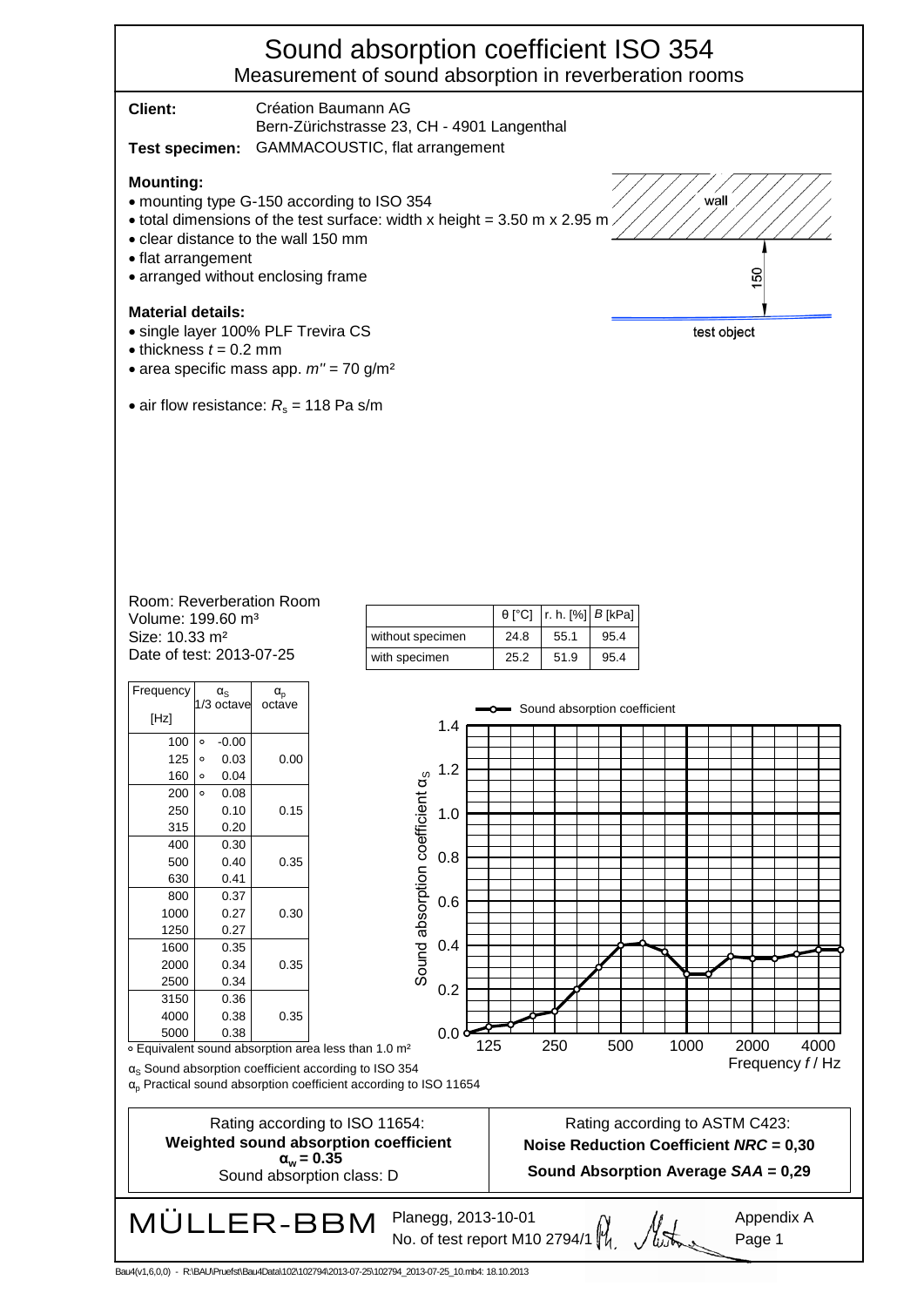## Sound absorption coefficient ISO 354 Measurement of sound absorption in reverberation rooms

**Client:** Création Baumann AG Bern-Zürichstrasse 23, CH - 4901 Langenthal **Test specimen:** GAMMACOUSTIC, folded arrangement

#### **Mounting:**

- mean distance to the wall 150 mm
- $\bullet$  total dimensions of the test surface: width x height = 3.50 m x 2.95 m
- folded arrangement (100 %)
- arranged without enclosing frame

#### **Material details:**

- single layer 100% PLF Trevira CS
- $\bullet$  thickness  $t = 0.2$  mm
- area specific mass app. *m''* = 70 g/m²
- air flow resistance:  $R_s = 118$  Pa s/m

test object

wall

ន

#### Date of test: 2013-07-25. Size: 10.33 m² Volume: 199.60 m³ Room: Reverberation Room

| Frequency<br>[Hz]       |         | $\alpha_{\rm S}$<br>1/3 octave | $\alpha_{\text{\tiny D}}$<br>octave |
|-------------------------|---------|--------------------------------|-------------------------------------|
| 100                     | $\circ$ | 0.03                           |                                     |
| 125                     | $\circ$ | 0.10                           | 0.10                                |
| 160                     |         | 0.13                           |                                     |
| 200                     |         | 0.25                           |                                     |
| 250                     |         | 0.27                           | 0.30                                |
| 315                     |         | 0.39                           |                                     |
| 400                     |         | 0.46                           |                                     |
| 500                     |         | 0.51                           | 0.50                                |
| 630                     |         | 0.50                           |                                     |
| 800                     |         | 0.52                           |                                     |
| 1000                    |         | 0.54                           | 0.50                                |
| 1250                    |         | 0.49                           |                                     |
| 1600                    |         | 0.51                           |                                     |
| 2000                    |         | 0.54                           | 0.55                                |
| 2500                    |         | 0.54                           |                                     |
| 3150                    |         | 0.56                           |                                     |
| 4000                    |         | 0.58                           | 0.60                                |
| 5000<br>Н.<br>المعاصرات |         | 0.59<br>ᆋᆋ                     | mlim                                |

|                  |      | $\theta$ [°C]   r. h. [%]   <i>B</i> [kPa] |      |
|------------------|------|--------------------------------------------|------|
| without specimen | 24.8 | 55.1                                       | 95.4 |
| with specimen    | 25.2 | 52.5                                       | 95.4 |

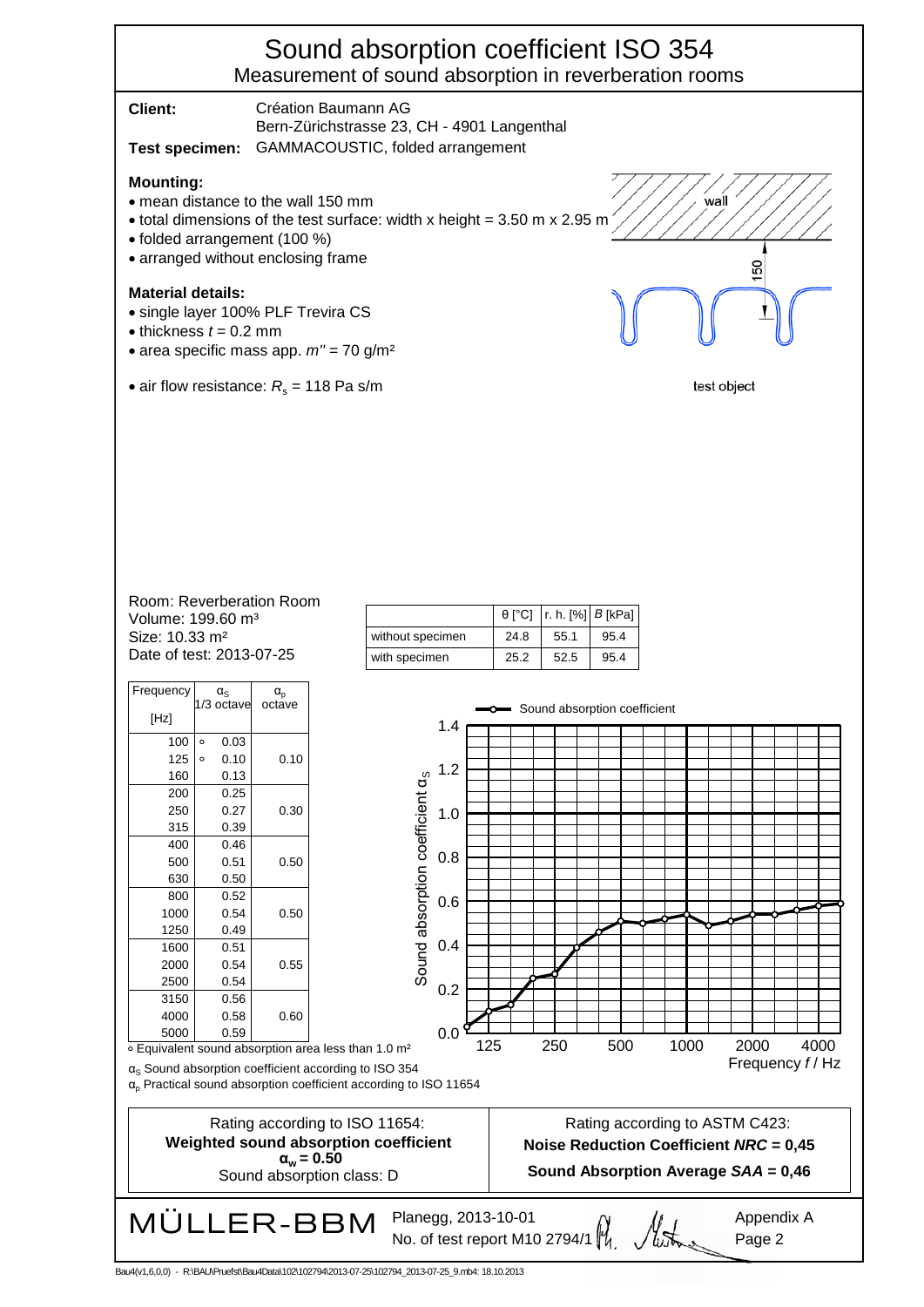# MÜLLER-BBM



## **Gammacoustic, Création Baumann**

Figure B1. Flat arrangement: test object mounted in the reverberation room.



Figure B2. Folded arrangement: test object mounted in the reverberation room.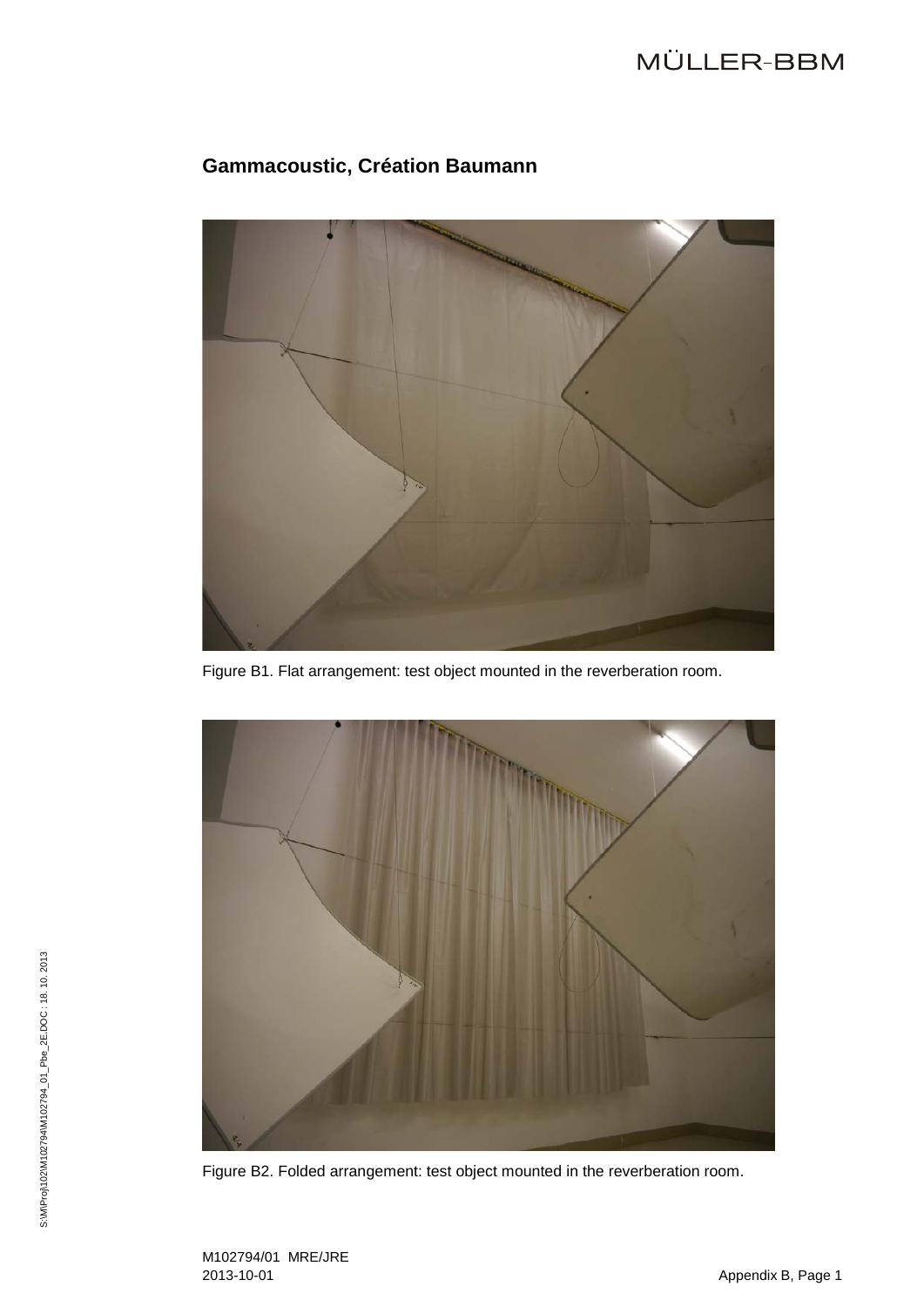## **Description of the test procedure for the determination of the sound absorption in a reverberation room**

### **1 Measurand**

The sound absorption coefficient  $\alpha$  of the test object was determined. For this purpose the mean value of the reverberation time in the reverberation room with and without the test object was measured. The sound absorption coefficient was calculated using the following equation:

$$
\alpha_{S} = \frac{A_{T}}{S}
$$
  

$$
A_{T} = 55.3 \text{ V} \left( \frac{1}{c_{2}T_{2}} - \frac{1}{c_{1}T_{1}} \right) - 4 \text{ V} (m_{2} - m_{1})
$$

With:

- $\alpha_s$  sound absorption coefficient:
- $A<sub>T</sub>$  equivalent sound absorption area of the test object in m<sup>2</sup>;
- S area covered by the test object in  $m^2$ ;
- V volume of the reverberation room in  $m^3$ ;
- *c*<sup>1</sup> propagation speed of sound in air in the reverberation room without test object in m/s;
- *c*<sup>2</sup> propagation speed of sound in air in the reverberation room with test object in m/s;
- $T_1$  reverberation time in the reverberation room without test object in s;
- $T_2$  reverberation time in the reverberation room with test object in s;
- $m_1$  power attenuation coefficient in the reverberation room without test object in m<sup>-1</sup>;
- $m_2$  power attenuation coefficient in the reverberation room with test object in m<sup>-1</sup>.

The different dissipation during the sound propagation in the air was taken into account according to paragraph 8.1.2 of EN ISO 354 [\[1\].](#page-2-4) The dissipation was calculated according to ISO 9613-1 [\[3\].](#page-2-8) The climatic conditions during the measurements are indicated in the test certificates.

Information on the repeatability and reproducibility of the test procedure are given in EN ISO 354 [\[1\].](#page-2-4)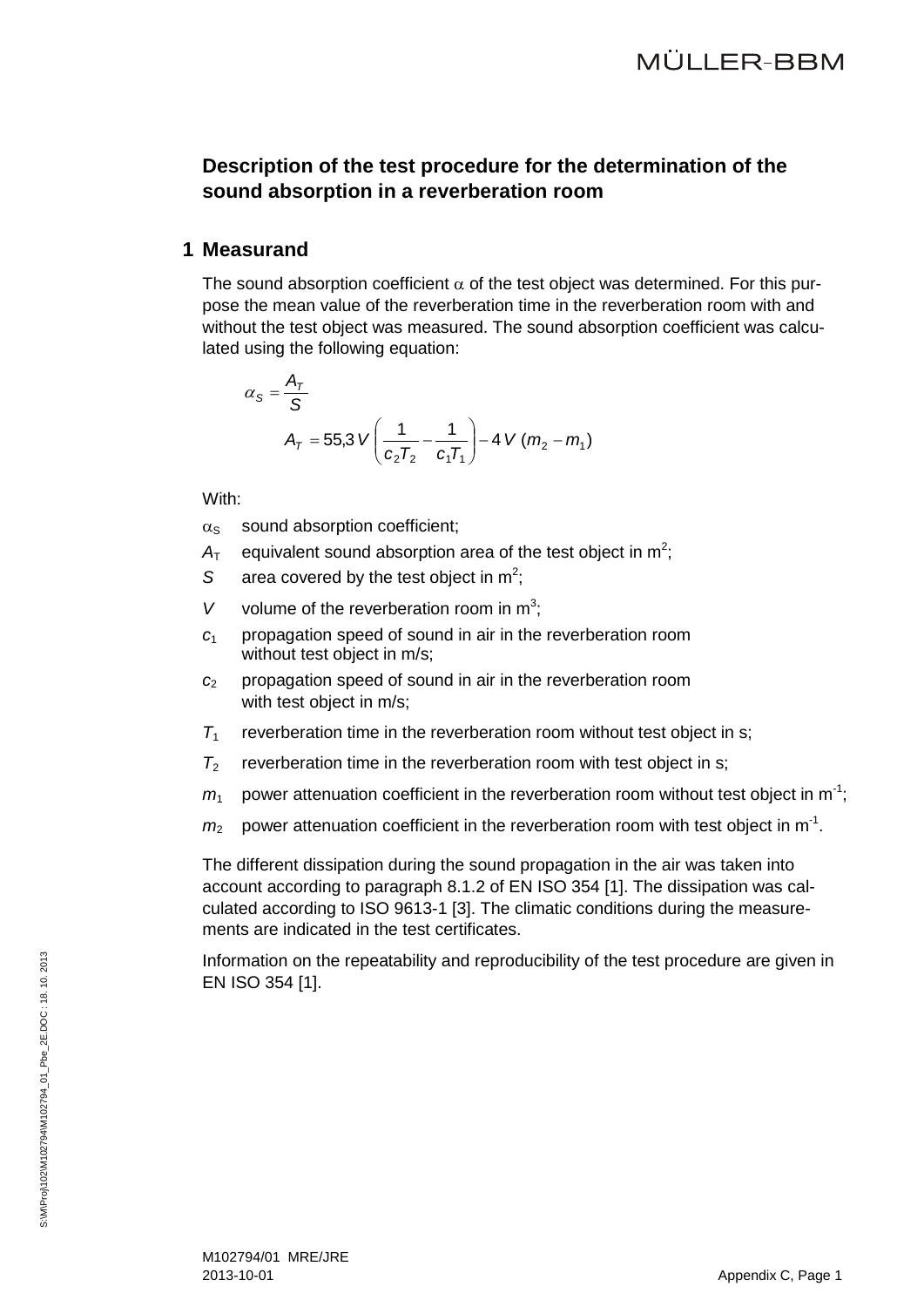## **2 Test procedure**

### **2.1 Description of the reverberation room**

The reverberation room complies with the requirements according to EN ISO 354 [\[1\].](#page-2-4)

The reverberation room has a volume of  $V = 199.6$  m<sup>3</sup> and a surface of S = 216 m<sup>2</sup>.

Six omni-directional microphones and four loudspeakers were installed in the reverberation room.

In order to improve the diffusivity, six composite sheet metal boards dimensioned 1.2 m x 2.4 m and six composite sheet metal boards dimensioned 1.2 m x 1.2 m were suspended curved and irregularly.

Figure C1 shows the drawings of the reverberation room.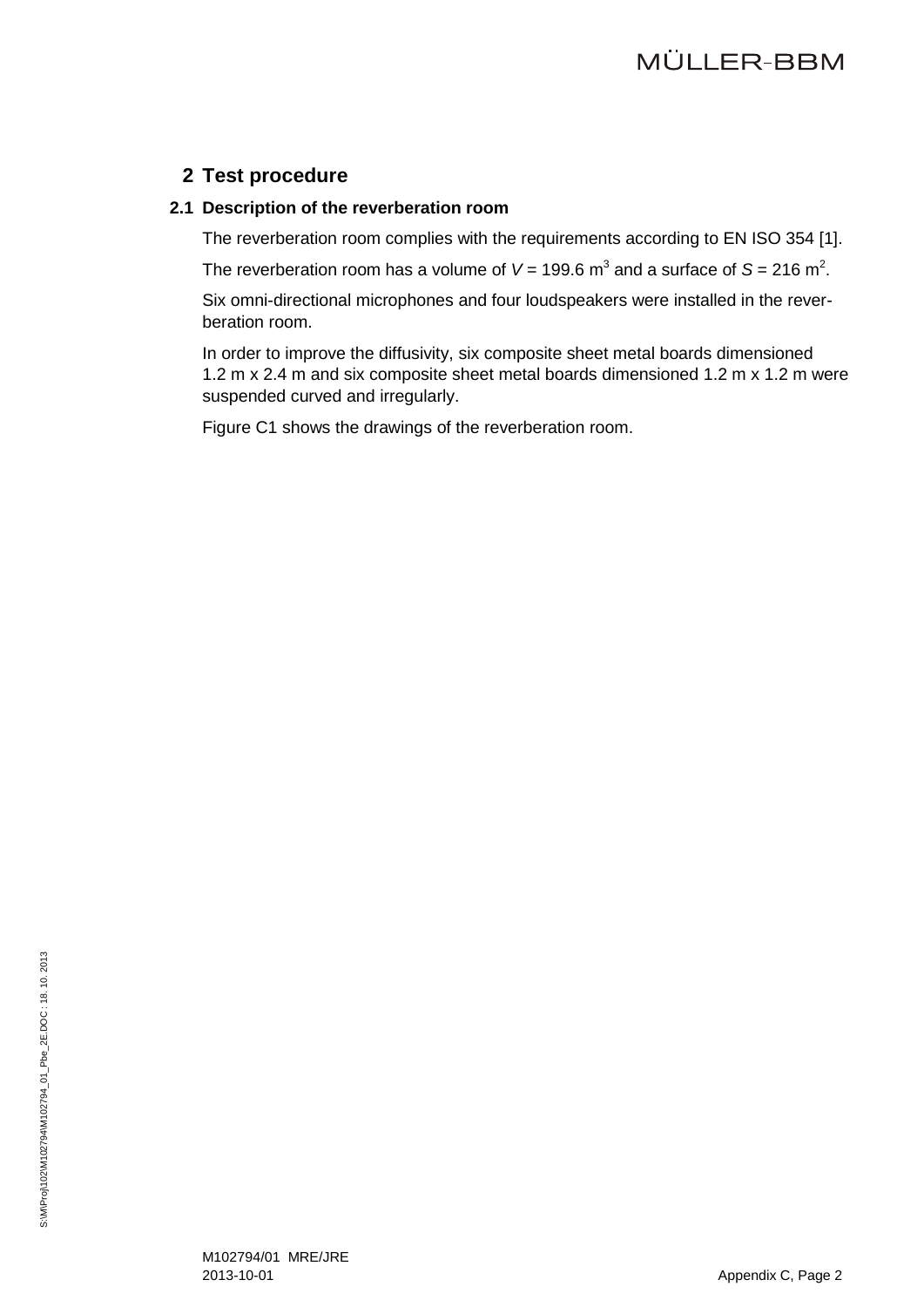# MÜLLER-BBM



Figure C1. Plan view and sections of the reverberation room .

M102794/01 MRE/JRE 2013 -10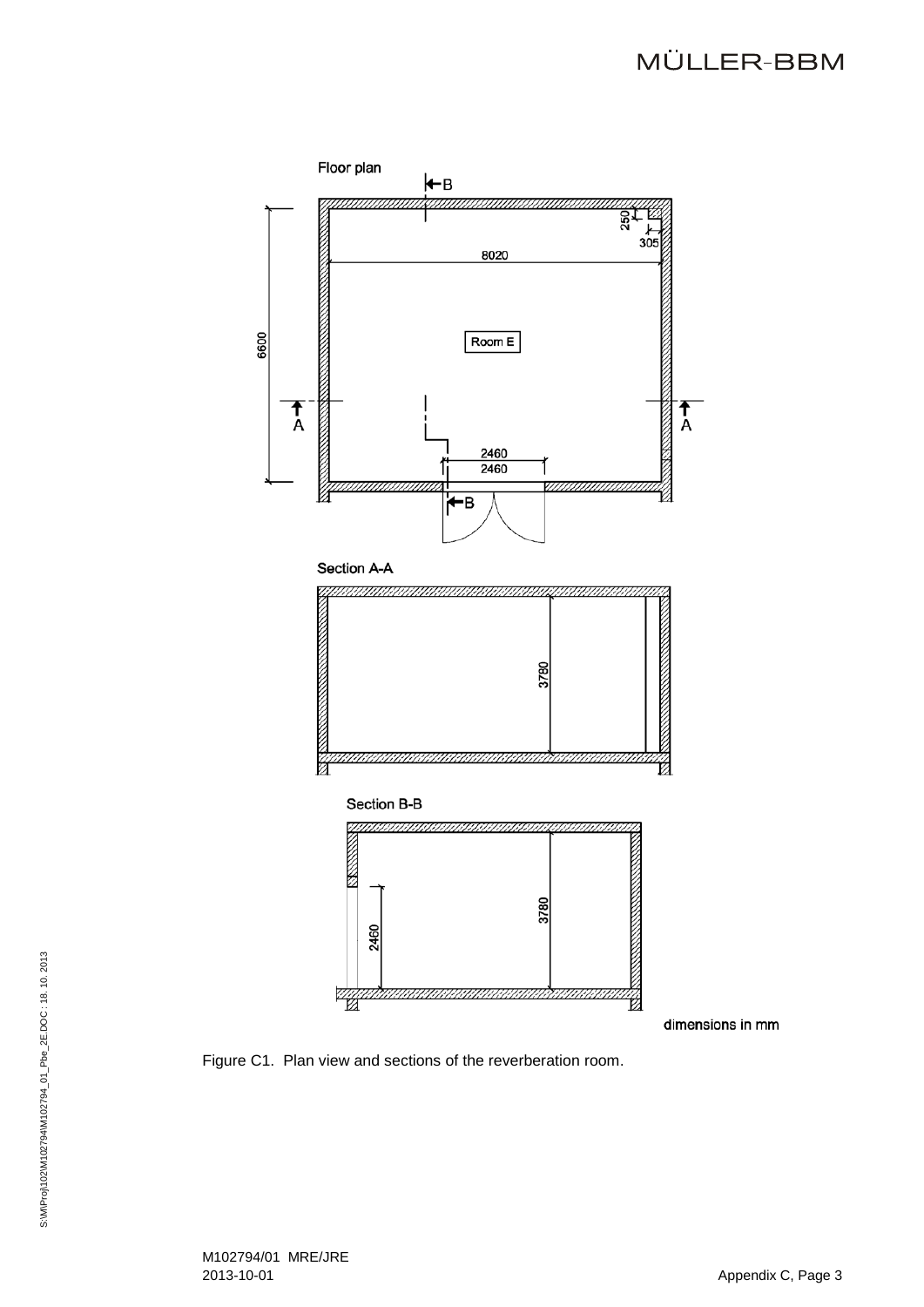### **2.2 Measurement of reverberation time**

The determination of the impulse responses were carried out according to the indirect method. In all tests, a sinusoidal sweep with pink noise spectrum was used as test signal. In the reverberation room with and without test objects each 24 independent combinations of loudspeakers and microphones were measured. The reverberation time was evaluated according to EN ISO 354 [\[1\],](#page-2-4) using a linear regression for the calculation of the reverberation time  $T_{20}$  from the level of the backward integrated impulse response.

The determined reverberation times in the reverberation room with and without test object are indicated in Table C1.

|                    |                                | Reverberation time T in s |                       |  |  |
|--------------------|--------------------------------|---------------------------|-----------------------|--|--|
| frequency<br>in Hz | $T_1$ (without<br>test object) | $T_2$ (with test object)  |                       |  |  |
|                    |                                | Appendix A,<br>page 1     | Appendix A,<br>page 2 |  |  |
| 100                | 4.98                           | 5.00                      | 4.72                  |  |  |
| 125                | 5.24                           | 4.98                      | 4.51                  |  |  |
| 160                | 5.06                           | 4.74                      | 4.18                  |  |  |
| 200                | 5.80                           | 5.06                      | 3.96                  |  |  |
| 250                | 5.29                           | 4.50                      | 3.60                  |  |  |
| 315                | 5.09                           | 3.83                      | 3.11                  |  |  |
| 400                | 5.35                           | 3.52                      | 2.99                  |  |  |
| 500                | 5.23                           | 3.12                      | 2.79                  |  |  |
| 630                | 5.06                           | 3.01                      | 2.78                  |  |  |
| 800                | 4.81                           | 3.06                      | 2.67                  |  |  |
| 1000               | 5.11                           | 3.52                      | 2.71                  |  |  |
| 1250               | 5.22                           | 3.57                      | 2.86                  |  |  |
| 1600               | 5.24                           | 3.30                      | 2.80                  |  |  |
| 2000               | 4.91                           | 3.18                      | 2.64                  |  |  |
| 2500               | 4.38                           | 2.95                      | 2.47                  |  |  |
| 3150               | 3.66                           | 2.55                      | 2.19                  |  |  |
| 4000               | 2.96                           | 2.15                      | 1.89                  |  |  |
| 5000               | 2.40                           | 1.83                      | 1.63                  |  |  |

Table C1. Reverberation times.